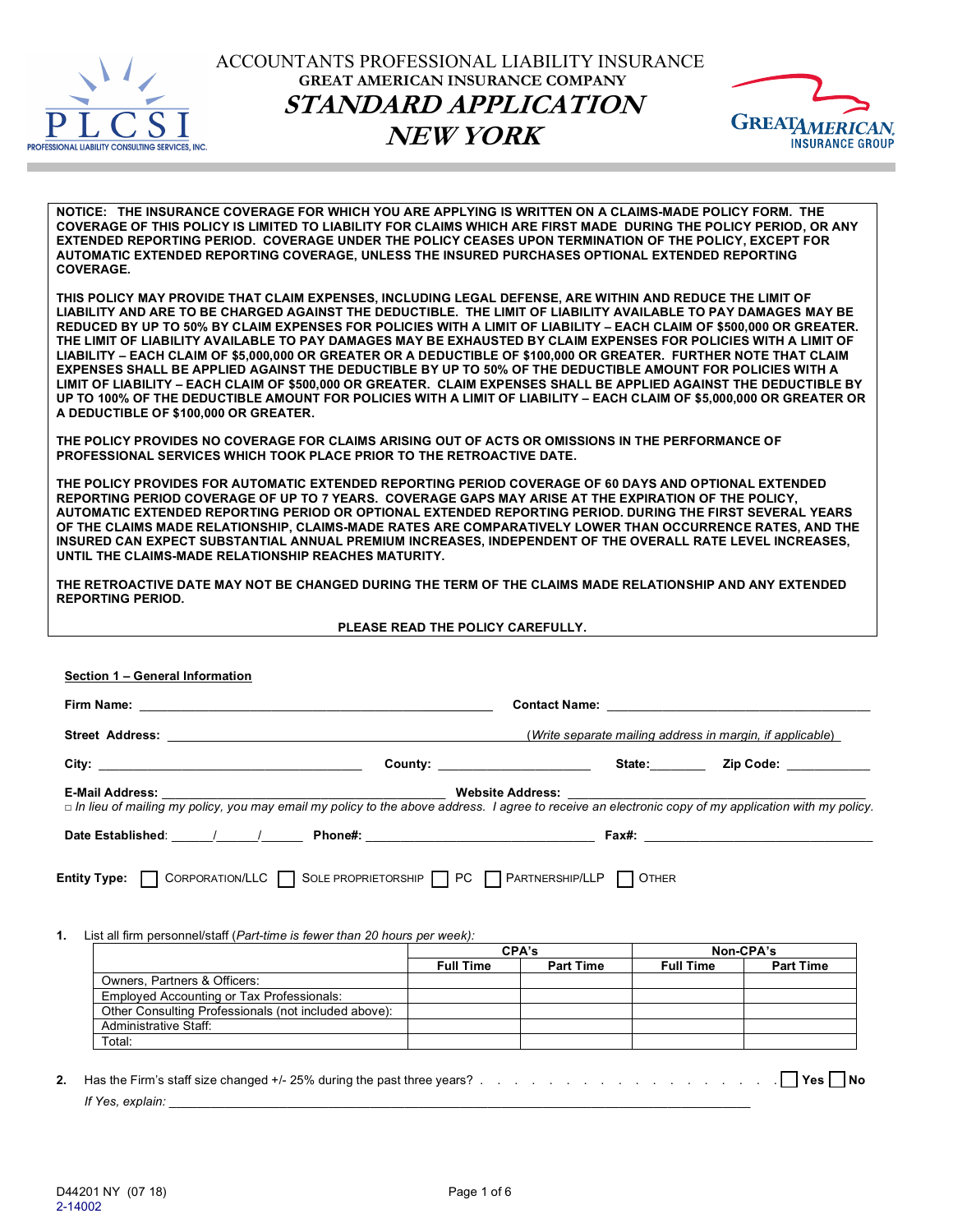**3.** List all additional entities for which the Applicant is seeking coverage or has assumed liabilities, including Predecessor Firms, firm name changes, merged/acquired entities, or additional business entities.  $\Box$  N/A merged/acquired entities, or additional business entities. *Predecessor Firm means any firm no longer in existence for which the applicant firm obtained the majority of such firm's assets and liabilities.*

| redecessor Firm means any limi no longer in existence for which the applicant limi obtained the majority of such limit's assets and habilities. |                                |                                                 |                                                                                                                                      |                                                                                             |  |  |
|-------------------------------------------------------------------------------------------------------------------------------------------------|--------------------------------|-------------------------------------------------|--------------------------------------------------------------------------------------------------------------------------------------|---------------------------------------------------------------------------------------------|--|--|
| <b>Firm Name</b>                                                                                                                                | Date Established<br>(mm/dd/vv) | Date Dissolved<br>(If applicable)<br>(mm/dd/vv) | Confirm the following:<br>1. Dissolved<br>2. Name Change<br>3. Continue to Exist - (General<br><b>Supplement Section 5 Required)</b> | Percentage (%) of<br><b>Assets / Liabilities</b><br><b>Applicant Firm</b><br><b>Assumed</b> |  |  |
|                                                                                                                                                 |                                |                                                 |                                                                                                                                      |                                                                                             |  |  |
|                                                                                                                                                 |                                |                                                 |                                                                                                                                      |                                                                                             |  |  |
|                                                                                                                                                 |                                |                                                 |                                                                                                                                      |                                                                                             |  |  |

**4.** List the largest three (3) branch offices by gross billings: **N/A**

| City and State: |  |  |
|-----------------|--|--|
| Billings:       |  |  |

**5.** Does the applicant firm share Office Space, Letterhead, Support Staff, or Clients with another firm? . . . . . . . . . **Yes No** *If Yes, provide the name and sharing relationship:*<br>Is the entity with whom you share space separately insured for professional liability? . . . .

*Is the entity with whom you share space separately insured for professional liability? . . . .* 

**6.** Based on the Applicant's fiscal year-end data, provide the following gross revenue figures:

| <b>Next Fiscal Year</b><br>(projected) | <b>Current Fiscal Year</b><br>(estimated) | <b>Last Fiscal Year</b> | <b>Previous Fiscal Year</b> |
|----------------------------------------|-------------------------------------------|-------------------------|-----------------------------|
|                                        |                                           |                         |                             |

**7.** Complete the following grid for your three largest clients as a percentage of gross annual revenue for the past 12 months:

| Name | <b>Industry</b> | <b>Services Provided for</b><br>Client | Percent of your<br><b>Revenue Derived from</b><br><b>Client</b> | <b>Number of Years you</b><br>have Represented |
|------|-----------------|----------------------------------------|-----------------------------------------------------------------|------------------------------------------------|
|      |                 |                                        |                                                                 |                                                |
|      |                 |                                        |                                                                 |                                                |
|      |                 |                                        |                                                                 |                                                |

**8.** Complete the following grid based on the firm's gross revenue for each category: *The total must equal 100%*

| <b>Type of Client</b>                        | Percentage<br>of Practice | <b>Type of Client</b>                     | Percentage<br>of Practice |
|----------------------------------------------|---------------------------|-------------------------------------------|---------------------------|
| Individuals                                  | %                         | Small Public Companies (<\$100M revenues) | $\frac{0}{0}$             |
| Individuals – High Net Worth (>\$10M assets) | %                         | Large Public Companies (>\$100M revenues) | $\frac{0}{0}$             |
| Small Private Companies (<\$100M revenues)   | $\%$                      | Trusts $(>\,$ \$5M)                       | $\frac{0}{0}$             |
| Large Private Companies (>\$100M revenues)   | $\%$                      | Other: (please specify):                  | $\%$                      |

### **Section 2 – Areas of Practice**

| 9.     |    | Other than Life Insurance or non-funded Trusts, has anyone in the firm performed trustee duties on behalf of the firm?<br>$\Box$ Yes $\Box$ No<br>If yes, complete General Supplement Section 4 - Trustee Supplement                                                                                          |
|--------|----|---------------------------------------------------------------------------------------------------------------------------------------------------------------------------------------------------------------------------------------------------------------------------------------------------------------|
| 10.    |    | In the past five years have any members of the firm exercised discretionary control over clients' funds other than bill pay,<br>$\Box$ Yes $\Box$ No<br>If yes, complete General Supplement Section 9 - Control of Client Funds Supplement                                                                    |
| 11. a. |    | Has the firm, predecessors, or affiliates within the past 5 years performed SEC work other than audit work for publicly<br>$\Box$ Yes $\Box$ No<br>traded companies?<br>de la casa de la casa de la casa de la casa de la casa de la casa de la casa de la casa de                                            |
|        | b. | Has the firm, predecessors, or affiliates within the past 5 years performed services, or consented to the use of the firm's<br>   Yes   No<br>work product, in connection with public or private offerings of securities, real estate, or other investments?                                                  |
|        |    | If yes to a. or b. above, complete General Supplement Section 6 - Securities Supplement                                                                                                                                                                                                                       |
| 12.    | а. | Within the past three years, has the firm provided:<br>Professional services or received commissions, fees, reciprocity or revenue for referrals in connection with the sale or<br>  Yes   No<br>promotion of any investments or tax shelters, including investment partnerships designated for tax shelters? |
|        | b. | Recommendations as to the sale or purchase of any investments, including specific stocks, bonds or other securities<br>∐Yes ∐ No<br>for which the firm received compensation?<br>and the contract of the contract of the contract of the contract of the contract of                                          |
|        | C. | Asset management or investment advisory services?<br>If yes, is the firm registered with the SEC as an investment advisor?<br>No                                                                                                                                                                              |

*If yes to a., b. or c. above, complete General Supplement Section 1 - Financial Advisory Services Supplement If the firm is registered with the SEC as an investment advisor, also attach a copy of Form ADV, Part 2.*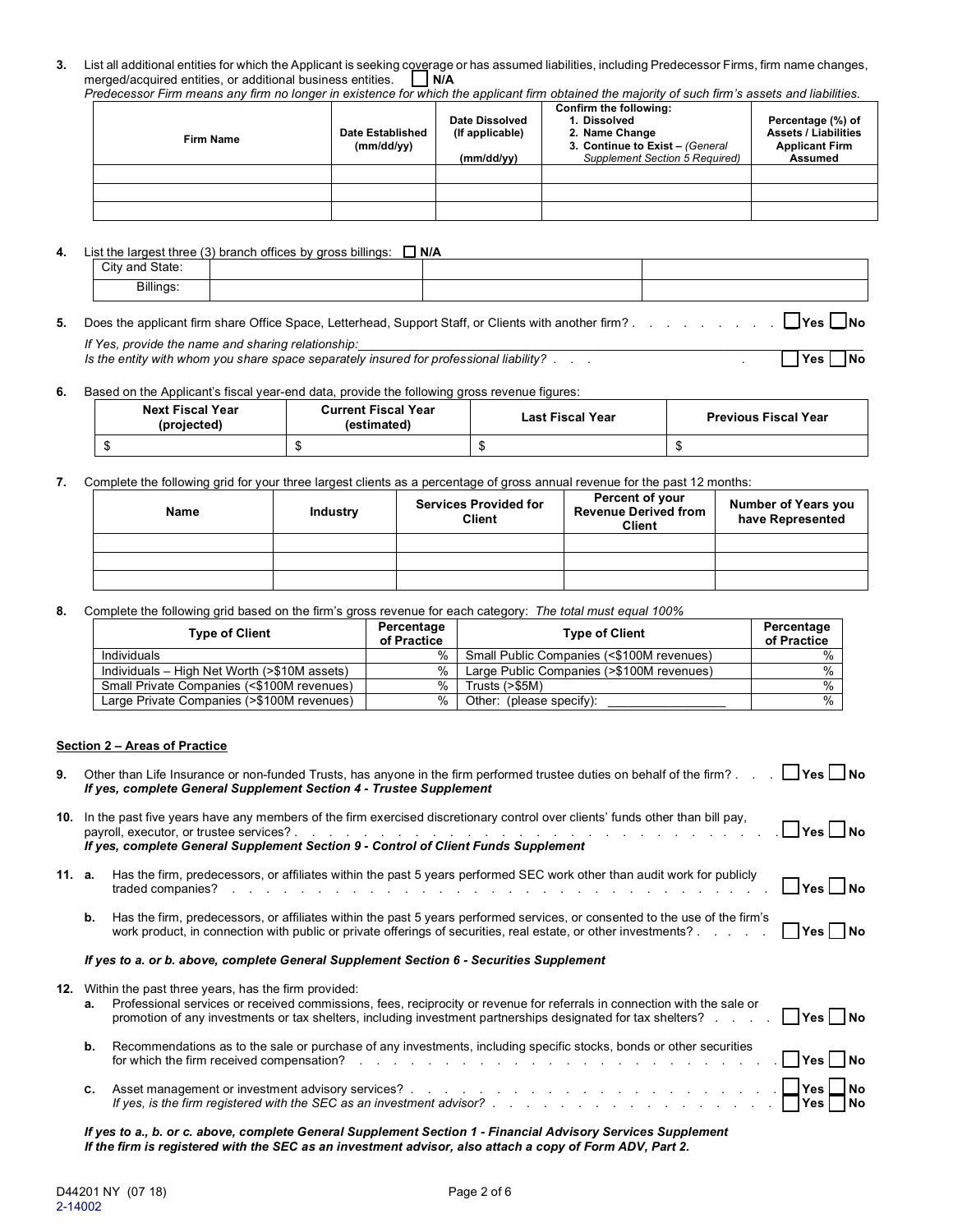| If yes, complete General Supplement Section 7 - Financial Institution Supplement |  |
|----------------------------------------------------------------------------------|--|

**14.** Complete the following grid with respect to total **audit fees** for the past year from all insured entities:

| <b>Client Industry</b>                          | <b>Estimated</b><br>No. of<br><b>Clients</b> | <b>Estimated</b><br>percentage<br>of total<br>audit fees | Clier                                  |
|-------------------------------------------------|----------------------------------------------|----------------------------------------------------------|----------------------------------------|
| Agribusiness - not including Grain<br>Elevators |                                              |                                                          | <b>Investment Con</b><br>Hedge Funds a |
| Agribusiness - including Grain<br>Elevators     |                                              |                                                          | <b>Investment Con</b><br>Other         |
| Automotive/Dealerships                          |                                              |                                                          | Manufacturing                          |
| Banks / Financial Institutions                  |                                              |                                                          |                                        |
| <b>Broker Dealers</b>                           |                                              |                                                          | Media                                  |
| Construction                                    |                                              |                                                          | Mining/Oil & Ga                        |
| Defined Benefit Pension Plans                   |                                              |                                                          | Not-for-Profit                         |
| Employee Benefits Plan                          |                                              |                                                          | <b>Real Estate</b>                     |
| <b>Entertainment Services</b>                   |                                              |                                                          | Retail                                 |
| Government / Local Municipalities               |                                              |                                                          | Service Provide                        |
| Government / Federal                            |                                              |                                                          | Transportation                         |
| Government / School Districts                   |                                              |                                                          | Unions                                 |
| Healthcare                                      |                                              |                                                          | Warehousing/D                          |
| Insurance                                       |                                              |                                                          | Other (please d                        |

| <b>Client Industry</b>                                                     | Estimated<br>No. of<br><b>Clients</b> | Estimated<br>percentage<br>of total<br>audit fees |
|----------------------------------------------------------------------------|---------------------------------------|---------------------------------------------------|
| <b>Investment Companies &amp; Funds:</b><br>Hedge Funds and funds of funds |                                       |                                                   |
|                                                                            |                                       |                                                   |
| <b>Investment Companies &amp; Funds:</b><br>Other                          |                                       |                                                   |
| Manufacturing                                                              |                                       |                                                   |
| Media                                                                      |                                       |                                                   |
| Mining/Oil & Gas                                                           |                                       |                                                   |
| Not-for-Profit                                                             |                                       |                                                   |
| <b>Real Estate</b>                                                         |                                       |                                                   |
| Retail                                                                     |                                       |                                                   |
| Service Providers                                                          |                                       |                                                   |
| Transportation                                                             |                                       |                                                   |
| Unions                                                                     |                                       |                                                   |
| Warehousing/Distribution                                                   |                                       |                                                   |
| Other (please describe)                                                    |                                       |                                                   |
|                                                                            |                                       |                                                   |

**15.** Excluding activities as a receiver or trustee in bankruptcy, within the past three (3) years has the Firm rendered any audit, review or attest services for a client that subsequently declared or filed bankruptcy, defaulted on a debt obligation, or became insolvent? . . . . . . **TYes No** 

| If yes, please complete the following chart, using a separate sheet if necessary: |
|-----------------------------------------------------------------------------------|
|-----------------------------------------------------------------------------------|

| , co, prease complete the following onart, asing a separate sheet in hecessary. |                       |                                       |                      |                      |  |  |
|---------------------------------------------------------------------------------|-----------------------|---------------------------------------|----------------------|----------------------|--|--|
| Name of Client and Client Industry                                              | Date of bankruptcy,   | Services Performed & Dates when those | <b>Type of Audit</b> | <b>Going Concern</b> |  |  |
|                                                                                 | Default or Insolvency | services were performed by the Firm   | <b>Opinion</b>       | Reference            |  |  |
|                                                                                 |                       |                                       |                      | Yes                  |  |  |
|                                                                                 |                       |                                       |                      | No                   |  |  |
|                                                                                 |                       |                                       |                      | Yes                  |  |  |
|                                                                                 |                       |                                       |                      | No                   |  |  |
|                                                                                 |                       |                                       |                      | Yes                  |  |  |
|                                                                                 |                       |                                       |                      | No                   |  |  |

**16.** Provide the percentage of gross annual billings for each of the following areas of practice in which the Firm has engaged during the past 12 months. Note the combined total areas of practice must equal 100%. *For each area of practice the Firm engages in that is referenced by an \*, please complete the appropriate portion of the General Supplement available from your broker.* Check the corresponding box next to each Area of Practice if the firm uses engagement letters.

| <b>Area of Practice</b>                     | % | <b>Engagement</b><br>Letters<br>Used? |
|---------------------------------------------|---|---------------------------------------|
| Administrator, executor or ERISA<br>Trustee |   |                                       |
| Audit: Non-Public                           |   |                                       |
| Audit: Public**                             |   |                                       |
| <b>Bankruptcy Trustee or Receiver</b>       |   |                                       |
| Bookkeeping/Write-ups/Payroll<br>Processing |   |                                       |
| <b>Business Valuations</b>                  |   |                                       |
| Compilations                                |   |                                       |
| Consulting (Describe)                       |   |                                       |
| Data Processing Services                    |   |                                       |
| Debenture Financing/Bonds                   |   |                                       |
| Fiduciary - Non-Trustee*****                |   |                                       |
| <b>Financial Advisory Services*</b>         |   |                                       |
| Forecasts and Projections                   |   |                                       |
| Forensic Accounting                         |   |                                       |
| Hardware/Software Consulting                |   |                                       |

| <b>Area of Practice</b>                                     | %    | <b>Engagement</b><br>Letters<br>Used? |  |
|-------------------------------------------------------------|------|---------------------------------------|--|
| Hardware/Software Sales                                     |      |                                       |  |
| Limited Partnership and Tax<br><b>Sheltered Syndication</b> |      |                                       |  |
| <b>Litigation Support</b>                                   |      |                                       |  |
| <b>Management Advisory Services</b>                         |      |                                       |  |
| Mergers & Acquisitions                                      |      |                                       |  |
| Reviews                                                     |      |                                       |  |
| Securities including Federal and<br>State Securities****    |      |                                       |  |
| Securities: Other****                                       |      |                                       |  |
| Tax: Business                                               |      |                                       |  |
| Tax: Estate                                                 |      |                                       |  |
| Tax: Individual                                             |      |                                       |  |
| Trustee Services***                                         |      |                                       |  |
| Other (Describe)                                            |      |                                       |  |
| <b>TOTAL MUST EQUAL 100%</b>                                | 100% |                                       |  |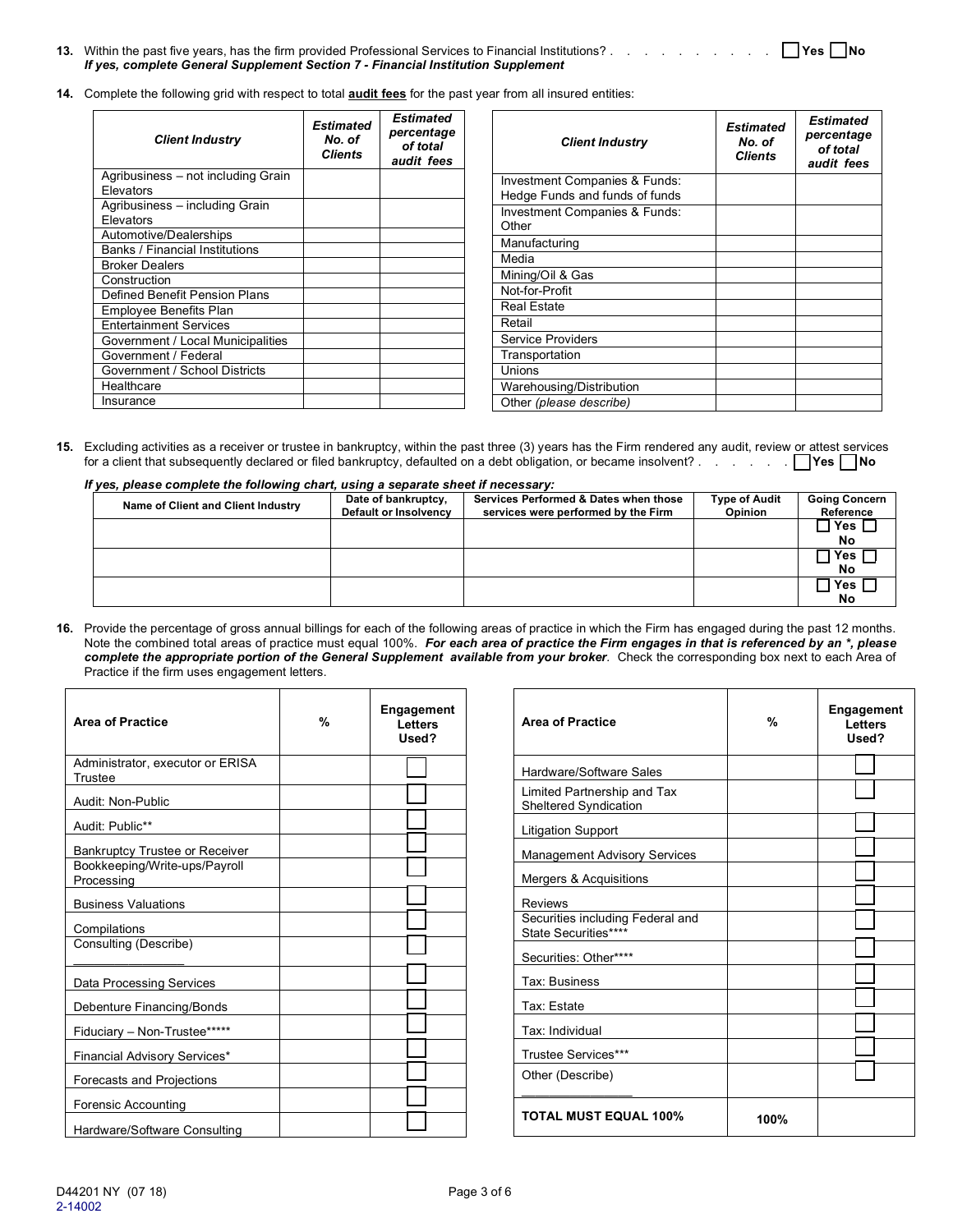|                                                                                                                                                                                                                                                                                                                                                                                                                         | <b>General Supplement</b>                                                                                                                                                                                                                                                                                                                                           | Section 1 Financial Advisory Supplement<br>p.1<br>** Section 2 Public Audit Supplement<br>p.2<br>*** Section 4 Trustee Supplement.<br>p.3                                                                                                                                                                                                                                                                          | **** Section 6 Securities Supplement<br>***** Section 9 Control of Funds Supplement |         | p.4<br>p.6              |
|-------------------------------------------------------------------------------------------------------------------------------------------------------------------------------------------------------------------------------------------------------------------------------------------------------------------------------------------------------------------------------------------------------------------------|---------------------------------------------------------------------------------------------------------------------------------------------------------------------------------------------------------------------------------------------------------------------------------------------------------------------------------------------------------------------|--------------------------------------------------------------------------------------------------------------------------------------------------------------------------------------------------------------------------------------------------------------------------------------------------------------------------------------------------------------------------------------------------------------------|-------------------------------------------------------------------------------------|---------|-------------------------|
|                                                                                                                                                                                                                                                                                                                                                                                                                         | Section 3 - Risk Management                                                                                                                                                                                                                                                                                                                                         |                                                                                                                                                                                                                                                                                                                                                                                                                    |                                                                                     |         |                         |
|                                                                                                                                                                                                                                                                                                                                                                                                                         |                                                                                                                                                                                                                                                                                                                                                                     | 17. Do you have a procedure in place requiring second qualified professional reviews of all Audit and Attest Services?.                                                                                                                                                                                                                                                                                            |                                                                                     |         | N/A    Yes    No        |
|                                                                                                                                                                                                                                                                                                                                                                                                                         |                                                                                                                                                                                                                                                                                                                                                                     | 18. If you are a sole practitioner providing audit services, have you made arrangements for another CPA to perform                                                                                                                                                                                                                                                                                                 |                                                                                     |         | $N/A$   $Yes$<br>1No    |
|                                                                                                                                                                                                                                                                                                                                                                                                                         | 19. How many of the firm's current professionals have completed a risk management seminar or equivalent program within the past 3 years?                                                                                                                                                                                                                            |                                                                                                                                                                                                                                                                                                                                                                                                                    |                                                                                     |         |                         |
|                                                                                                                                                                                                                                                                                                                                                                                                                         | 20. In the past five years has any professional in the firm rendered Professional Services for any client in which any insured or spouse owned an equity<br>interest of more than 10%, or served as a Director, Officer, Partner or Employee of a client?<br>l lYes l<br> No<br>If yes, please complete General Supplement Section 3 - Outside Interest Supplement. |                                                                                                                                                                                                                                                                                                                                                                                                                    |                                                                                     |         |                         |
|                                                                                                                                                                                                                                                                                                                                                                                                                         | Computer                                                                                                                                                                                                                                                                                                                                                            | 21. How does the firm maintain its conflict of interest avoidance system? (Please check all applicable categories)<br>Conflict Committee<br>Index File                                                                                                                                                                                                                                                             | Oral/Memory<br>Other                                                                |         |                         |
|                                                                                                                                                                                                                                                                                                                                                                                                                         |                                                                                                                                                                                                                                                                                                                                                                     | 22. If a conflict or potential conflict exists does the firm require written disclosure to all parties?                                                                                                                                                                                                                                                                                                            |                                                                                     |         | Yes                     |
|                                                                                                                                                                                                                                                                                                                                                                                                                         |                                                                                                                                                                                                                                                                                                                                                                     | 23. Do you maintain a computerized calendar control system to ensure timely completion of reports, filings and tax returns?.                                                                                                                                                                                                                                                                                       |                                                                                     |         | lYes.                   |
|                                                                                                                                                                                                                                                                                                                                                                                                                         | $\Box$ Yes $\Box$ No<br>Date of Review: / / /<br>24. Has the firm undergone a peer or quality review?<br>Result: Pass   Pass with Deficiencies   Fail<br>For pass with deficiencies, or fail result, attach a copy of the report and details of corrective action.                                                                                                  |                                                                                                                                                                                                                                                                                                                                                                                                                    |                                                                                     |         |                         |
|                                                                                                                                                                                                                                                                                                                                                                                                                         |                                                                                                                                                                                                                                                                                                                                                                     | 25. In the past three years, how many times has the firm sued in order to collect unpaid client fees?<br>If any fee suits, please complete table below, using a separate sheet if more space is needed.                                                                                                                                                                                                            |                                                                                     |         |                         |
|                                                                                                                                                                                                                                                                                                                                                                                                                         |                                                                                                                                                                                                                                                                                                                                                                     | Client No. 1                                                                                                                                                                                                                                                                                                                                                                                                       | <b>Client No. 2</b>                                                                 |         | Client No. 3            |
|                                                                                                                                                                                                                                                                                                                                                                                                                         | <b>Name of Client:</b>                                                                                                                                                                                                                                                                                                                                              |                                                                                                                                                                                                                                                                                                                                                                                                                    |                                                                                     |         |                         |
|                                                                                                                                                                                                                                                                                                                                                                                                                         | <b>Professional Services:</b><br>Date Suit Filed:                                                                                                                                                                                                                                                                                                                   |                                                                                                                                                                                                                                                                                                                                                                                                                    |                                                                                     |         |                         |
|                                                                                                                                                                                                                                                                                                                                                                                                                         | <b>Amount of Dispute:</b>                                                                                                                                                                                                                                                                                                                                           |                                                                                                                                                                                                                                                                                                                                                                                                                    |                                                                                     |         |                         |
|                                                                                                                                                                                                                                                                                                                                                                                                                         | Has the SOL Run?                                                                                                                                                                                                                                                                                                                                                    |                                                                                                                                                                                                                                                                                                                                                                                                                    |                                                                                     |         |                         |
|                                                                                                                                                                                                                                                                                                                                                                                                                         | Status:                                                                                                                                                                                                                                                                                                                                                             |                                                                                                                                                                                                                                                                                                                                                                                                                    |                                                                                     |         |                         |
|                                                                                                                                                                                                                                                                                                                                                                                                                         |                                                                                                                                                                                                                                                                                                                                                                     |                                                                                                                                                                                                                                                                                                                                                                                                                    |                                                                                     |         |                         |
|                                                                                                                                                                                                                                                                                                                                                                                                                         | Section 4 - Coverage History                                                                                                                                                                                                                                                                                                                                        |                                                                                                                                                                                                                                                                                                                                                                                                                    |                                                                                     |         |                         |
|                                                                                                                                                                                                                                                                                                                                                                                                                         |                                                                                                                                                                                                                                                                                                                                                                     | 26. Please provide the following information about the Firm's professional liability insurance for the previous five years:                                                                                                                                                                                                                                                                                        |                                                                                     |         |                         |
|                                                                                                                                                                                                                                                                                                                                                                                                                         | <b>Insurance Company</b>                                                                                                                                                                                                                                                                                                                                            | <b>Policy Period</b>                                                                                                                                                                                                                                                                                                                                                                                               | <b>Limits/Deductibles</b>                                                           | Premium | <b>Retroactive Date</b> |
|                                                                                                                                                                                                                                                                                                                                                                                                                         |                                                                                                                                                                                                                                                                                                                                                                     |                                                                                                                                                                                                                                                                                                                                                                                                                    |                                                                                     |         |                         |
|                                                                                                                                                                                                                                                                                                                                                                                                                         |                                                                                                                                                                                                                                                                                                                                                                     |                                                                                                                                                                                                                                                                                                                                                                                                                    |                                                                                     |         |                         |
|                                                                                                                                                                                                                                                                                                                                                                                                                         |                                                                                                                                                                                                                                                                                                                                                                     |                                                                                                                                                                                                                                                                                                                                                                                                                    |                                                                                     |         |                         |
|                                                                                                                                                                                                                                                                                                                                                                                                                         |                                                                                                                                                                                                                                                                                                                                                                     |                                                                                                                                                                                                                                                                                                                                                                                                                    |                                                                                     |         |                         |
| 27. During the past five years, has any insurance carrier canceled or refused to renew the professional liability insurance policy covering the Firm or<br>any of the Firm's owners, members or employees (regardless of what Firm he or she owned or was employed by at the time) for any reason other<br>If yes, please provide details, including the name of the carrier, the dates and the reason for this action. |                                                                                                                                                                                                                                                                                                                                                                     |                                                                                                                                                                                                                                                                                                                                                                                                                    |                                                                                     |         |                         |
|                                                                                                                                                                                                                                                                                                                                                                                                                         | If yes, please provide details.                                                                                                                                                                                                                                                                                                                                     |                                                                                                                                                                                                                                                                                                                                                                                                                    |                                                                                     |         |                         |
|                                                                                                                                                                                                                                                                                                                                                                                                                         | Section 5 - Claim/Disciplinary History:                                                                                                                                                                                                                                                                                                                             |                                                                                                                                                                                                                                                                                                                                                                                                                    |                                                                                     |         |                         |
|                                                                                                                                                                                                                                                                                                                                                                                                                         |                                                                                                                                                                                                                                                                                                                                                                     |                                                                                                                                                                                                                                                                                                                                                                                                                    |                                                                                     |         |                         |
|                                                                                                                                                                                                                                                                                                                                                                                                                         | 29. After inquiry, is the Applicant, or anyone to whom this insurance will apply, aware of any of the following within the past 5 years:                                                                                                                                                                                                                            |                                                                                                                                                                                                                                                                                                                                                                                                                    |                                                                                     |         |                         |
|                                                                                                                                                                                                                                                                                                                                                                                                                         | b. Act, omission, or fee dispute in the performance of professional service for others which might reasonably be expected to be the basis                                                                                                                                                                                                                           |                                                                                                                                                                                                                                                                                                                                                                                                                    |                                                                                     |         |                         |
|                                                                                                                                                                                                                                                                                                                                                                                                                         |                                                                                                                                                                                                                                                                                                                                                                     |                                                                                                                                                                                                                                                                                                                                                                                                                    |                                                                                     |         |                         |
|                                                                                                                                                                                                                                                                                                                                                                                                                         | c. Complaint, disciplinary action, investigation or license suspension/revocation by any regulatory authority?     Yes     No                                                                                                                                                                                                                                       |                                                                                                                                                                                                                                                                                                                                                                                                                    |                                                                                     |         |                         |
|                                                                                                                                                                                                                                                                                                                                                                                                                         |                                                                                                                                                                                                                                                                                                                                                                     | <b>d.</b> Changes in any claims previously reported on past applications? $\therefore$ $\therefore$ $\therefore$ $\therefore$ $\therefore$ $\therefore$ $\therefore$ $\therefore$ $\therefore$ $\therefore$ $\therefore$ $\therefore$ $\therefore$ $\therefore$ $\therefore$ $\therefore$ $\therefore$ $\therefore$ $\therefore$ $\therefore$ $\therefore$ $\therefore$ $\therefore$ $\therefore$ $\therefore$ $\$ |                                                                                     |         |                         |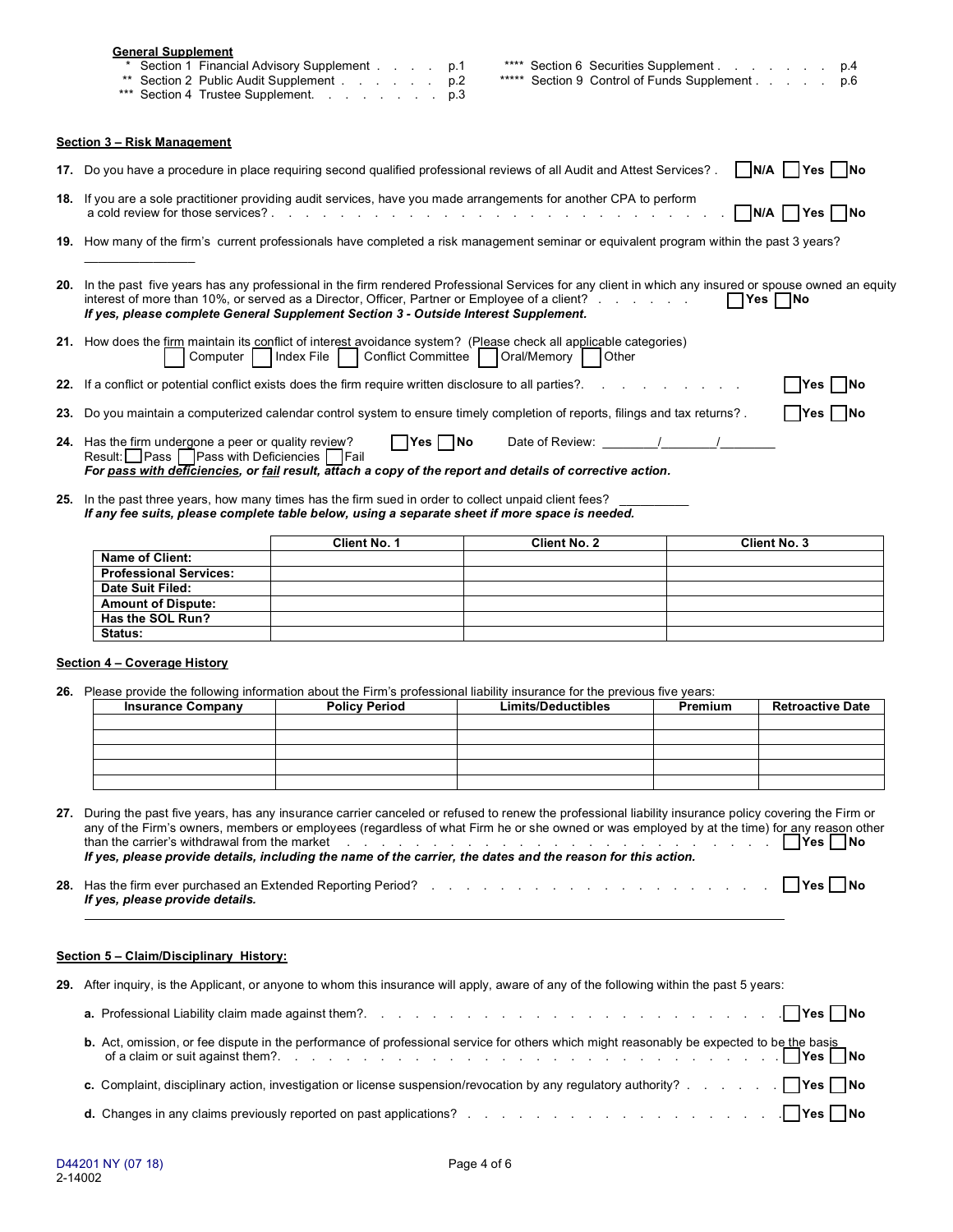*If yes to any part of Question 29, complete a Claim/Complaint/Disciplinary Supplement for each matter.*

*It is recommended that you report any incidents, acts or omissions to your current insurance carrier. Please note that any incident or omission about which you are currently aware, will not be covered by a subsequently issued claims made policy.*

### **Section 6 – Coverage Request:**

#### **Limits Requested:**  $\Box$  \$500,000/\$500,000<br>\$500,000/\$1,000,00 **Deductible Requested:**  $$1,000$ <br>
\$2,500<br>
\$5,000<br>
\$5,000<br>
\$10,00<br>
\$15,000<br>
\$5,000<br>
\$5,000<br>
\$5,000<br>
\$10,00 \$500,000/\$1,000,000 \$2,500 Г \$1,000,000/\$1,000,000 \$5,000 Г \$1,000,000/\$2,000,000 \$10,000 ⊏ \$2,000,000/\$2,000,000 \$15,000  $\Box$  \$2,000,000/\$4,000,000 \$25,000 Г \$3,000,000/\$3,000,000 \$50,000 Ē \$4,000,000/\$4,000,000 \$100,000 ┍ \$5,000,000/\$5,000,000 OTHER\_\_\_\_\_\_\_\_\_  $\Box$ OTHER\_\_\_\_\_\_\_\_\_

**Claim Expense:** Inside the Limits of LiabilityIn Addition to the Limits of Liability

**Deductible Applies to:** Damages OnlyDamages and Claim Expense

**Optional Coverages:** If coverage is desired for any of the optional coverages please complete the appropriate supplement.

| <b>Registered Representative</b> – Complete General Supplement Section 1 - Financial Advisory Supplement |  |  |  |
|----------------------------------------------------------------------------------------------------------|--|--|--|
|                                                                                                          |  |  |  |

**Life Insurance Agent** – Complete General Supplement Section 8 - Life Insurance Agent Supplement

**Cyber Extension** – Complete General Supplement Section 10 - Cyber Supplement

**NOTICE TO APPLICANT – PLEASE READ CAREFULLY BEFORE SIGNING**

**THE APPLICANT AND FIRM ACCEPTS NOTICE THAT ANY POLICY ISSUED WILL APPLY ON A "CLAIMS-MADE" BASIS.** The undersigned is authorized by and acting on behalf of the Applicant and represents that all statements and particulars herein are true, complete and accurate and that there has been no suppression or misstatements of fact and agrees that this application shall be the basis of coverage.

THIS POLICY MAY PROVIDE THAT CLAIM EXPENSES, INCLUDING LEGAL DEFENSE, ARE WITHIN AND REDUCE THE LIMIT OF LIABILITY AND ARE TO BE CHARGED AGAINST THE DEDUCTIBLE. THE LIMIT OF LIABILITY AVAILABLE TO PAY DAMAGES MAY BE REDUCED BY UP TO 50% BY CLAIM EXPENSES FOR POLICIES WITH A LIMIT OF LIABILITY – EACH CLAIM OF \$500,000 OR GREATER. THE LIMIT OF LIABILITY AVAILABLE TO PAY DAMAGES MAY BE EXHAUSTED BY CLAIM EXPENSES FOR POLICIES WITH A LIMIT OF LIABILITY – EACH CLAIM OF \$5,000,000 OR GREATER OR A DEDUCTIBLE OF \$100,000 OR GREATER. FURTHER NOTE THAT CLAIM EXPENSES SHALL BE APPLIED AGAINST THE DEDUCTIBLE BY UP TO 50% OF THE DEDUCTIBLE AMOUNT FOR POLICIES WITH A LIMIT OF LIABILITY – EACH CLAIM OF \$500,000 OR GREATER. CLAIM EXPENSES SHALL BE APPLIED AGAINST THE DEDUCTIBLE BY UP TO 100% OF THE DEDUCTIBLE AMOUNT FOR POLICIES WITH A LIMIT OF LIABILITY – EACH CLAIM OF \$5,000,000 OR GREATER OR A DEDUCTIBLE OF \$100,000 OR GREATER.

**THE APPLICANT AND FIRM ACCEPTS NOTICE THAT THEY ARE REQUIRED TO PROVIDE WRITTEN NOTIFICATION TO THE COMPANY OF ANY CHANGES TO THIS APPLICATION THAT MAY HAPPEN BETWEEN THE SIGNATURE DATE BELOW AND ANY PROPOSED EFFECTIVE DATE. THE APPLICATION MUST BE SIGNED BY AN ACTIVE OWNER, PARTNER, PRINCIPAL, OFFICER, OR MEMBER OF THE APPLICANT.**

**NEW YORK FRAUD WARNING**: Any person who knowingly and with intent to defraud any insurance company or other person files an application for insurance or statement of claim containing any materially false information, or conceals for the purpose of misleading, information concerning any fact material thereto, commits a fraudulent insurance act, which is a crime, and shall also be subject to a civil penalty not to exceed five thousand dollars and the stated value of the claim for each such violation.

**Print Name Title** 

I.

**\_\_\_\_\_\_\_\_\_\_\_\_\_\_\_\_\_\_\_\_\_\_\_\_\_\_\_\_\_\_\_\_\_\_\_\_\_\_\_\_\_\_\_\_\_\_\_\_\_\_ \_\_\_\_\_\_\_\_\_\_\_\_\_\_\_\_\_\_\_\_\_\_\_\_\_\_\_\_\_\_\_\_\_\_\_\_\_ Signature** Date

**INCOMPLETE, UNSIGNED OR UNDATED APPLICATIONS WILL BE RETURNED FOR COMPLETION. THE FOLLOWING MUST BE ATTACHED TO YOUR APPLICATION IN ORDER TO PROCEED:** 

**\_\_\_\_\_\_\_\_\_\_\_\_\_\_\_\_\_\_\_\_\_\_\_\_\_\_\_\_\_\_\_\_\_\_\_\_\_\_\_\_\_\_\_\_\_\_\_\_\_\_ \_\_\_\_\_\_\_\_\_\_\_\_\_\_\_\_\_\_\_\_\_\_\_\_\_\_\_\_\_\_\_\_\_\_\_\_\_**